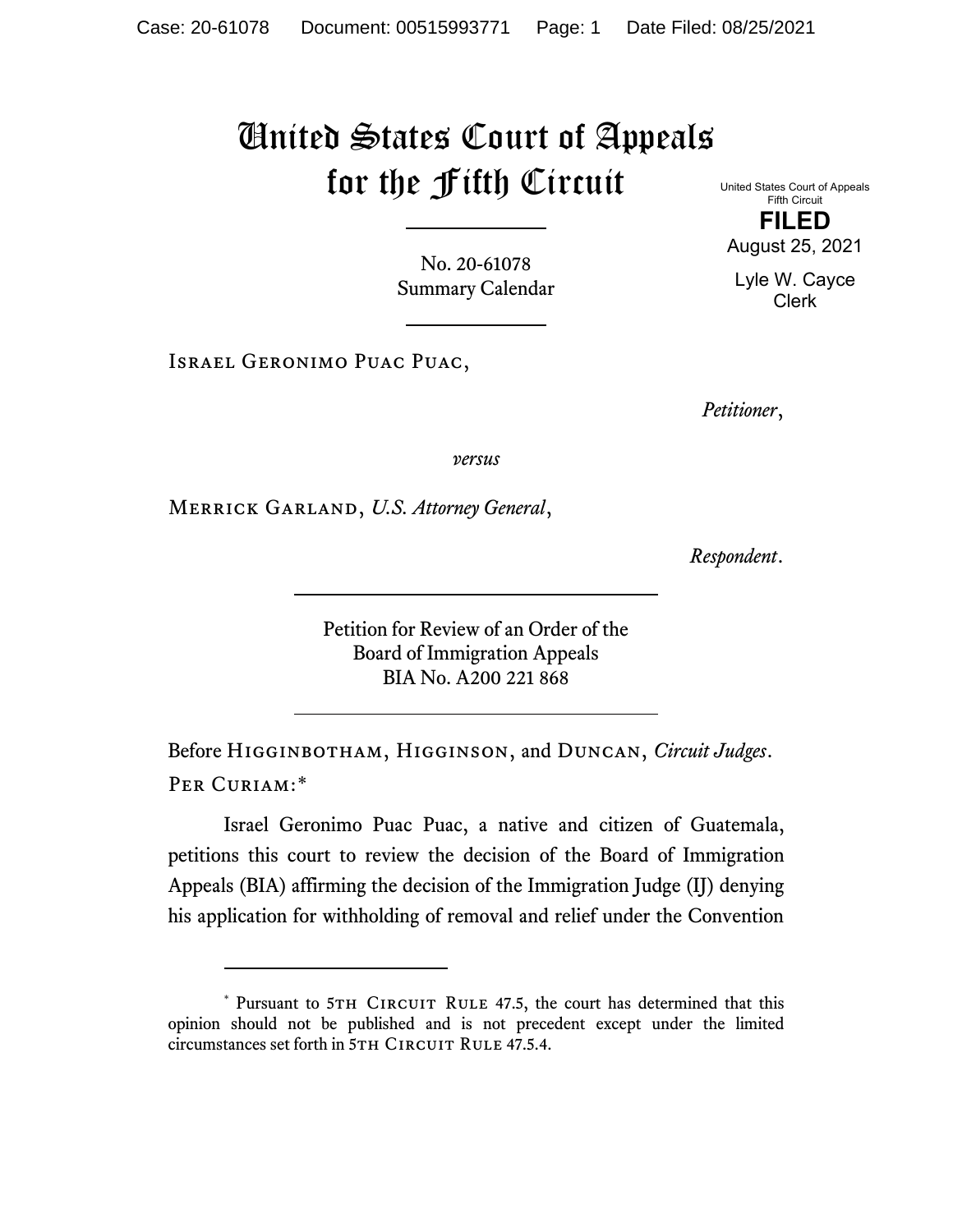## No. 20-61078

Against Torture (CAT). Puac Puac contends that the BIA erred in its conclusion that his proposed particular social groups (PSGs)—Guatemalans who have lived in the United States, imputed American citizens, and police witnesses—were not legally cognizable. He also argues that the BIA erred in its conclusion that he was not eligible for relief under the CAT, urging that he would be tortured by gang members if he returned to Guatemala and that the Guatemalan government would acquiesce in his torture.

We review factual findings under the substantial evidence standard and legal questions de novo. *Orellana-Monson v. Holder*, 685 F.3d 511, 517-18 (5th Cir. 2012). Under the substantial evidence standard, we may not reverse the BIA's factual findings unless "the evidence was so compelling that no reasonable factfinder could conclude against it." *Wang v. Holder*, 569 F.3d 531, 537 (5th Cir. 2009). Among the factual findings that we review for substantial evidence is the conclusion that an alien is not eligible for withholding of removal and for relief under the CAT. *Chen v. Gonzales*, 470 F.3d 1131, 1134 (5th Cir. 2006).

Puac Puac asserts that he would likely be persecuted in Guatemala on account of his membership in the proposed PSGs of (1) Guatemalans who have lived in the United States, and (2) imputed American citizens, because people would perceive him as wealthy. But substantial evidence supports the BIA's decision that Puac Puac did not establish that these two proposed PSGs are particular or socially visible groups; these proposed PSGs are exceedingly broad, encompass a diverse cross section of society, and lack the required social visibility. *See Orellana-Monson*, 685 F.3d at 521-22. Puac Puac has proffered a third proposed PSG—police witnesses—but this court has declined to recognize such a PSG in similar cases, and Puac Puac has not offered any compelling grounds to distinguish those matters. *See Hernandez-De La Cruz v. Lynch*, 819 F.3d 784, 786-87 (5th Cir. 2016).